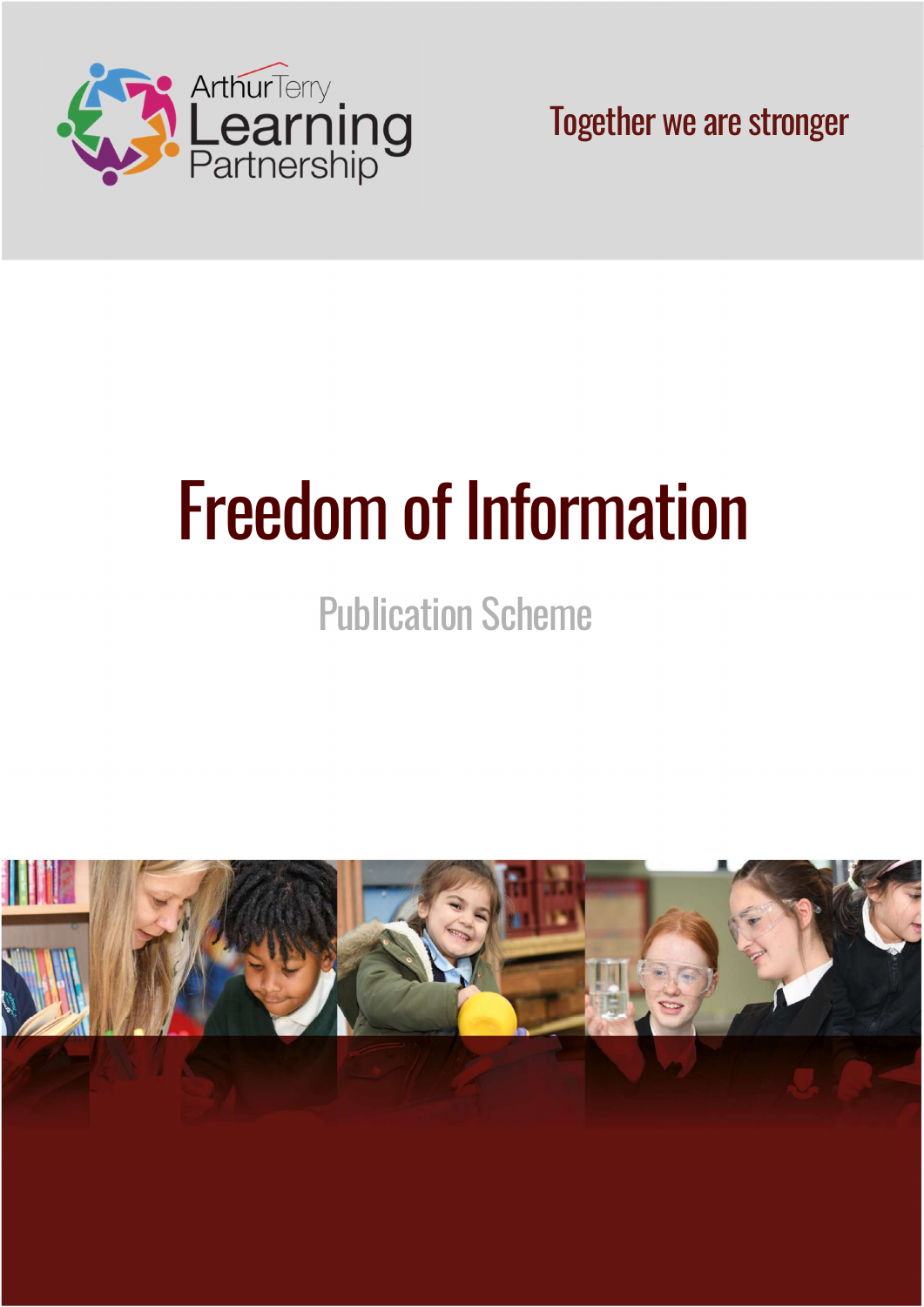## Document Control

| Author/Contact:           | Data Protection Officer           |
|---------------------------|-----------------------------------|
|                           | nlawton@arthurterry.bham.sch.uk   |
|                           |                                   |
|                           | Information Commissioner's Office |
|                           |                                   |
| Version:                  | $\overline{2}$                    |
|                           |                                   |
|                           |                                   |
| Status:                   | <b>Pending Approval</b>           |
|                           |                                   |
| Updated:                  | April 2022                        |
|                           |                                   |
|                           | November 2019                     |
|                           |                                   |
|                           |                                   |
| <b>Related Documents:</b> | <b>GDPR Policy</b>                |
|                           |                                   |
|                           | <b>GDPR Pupil Privacy Notice</b>  |
|                           | ATLP Protection of Biometric Data |
|                           |                                   |
|                           |                                   |
|                           |                                   |
|                           |                                   |
| <b>Review Date:</b>       | May 2024                          |
|                           |                                   |
| Approved/Ratified by:     | <b>Trust Board</b>                |
|                           |                                   |
|                           | <b>Date</b>                       |
|                           |                                   |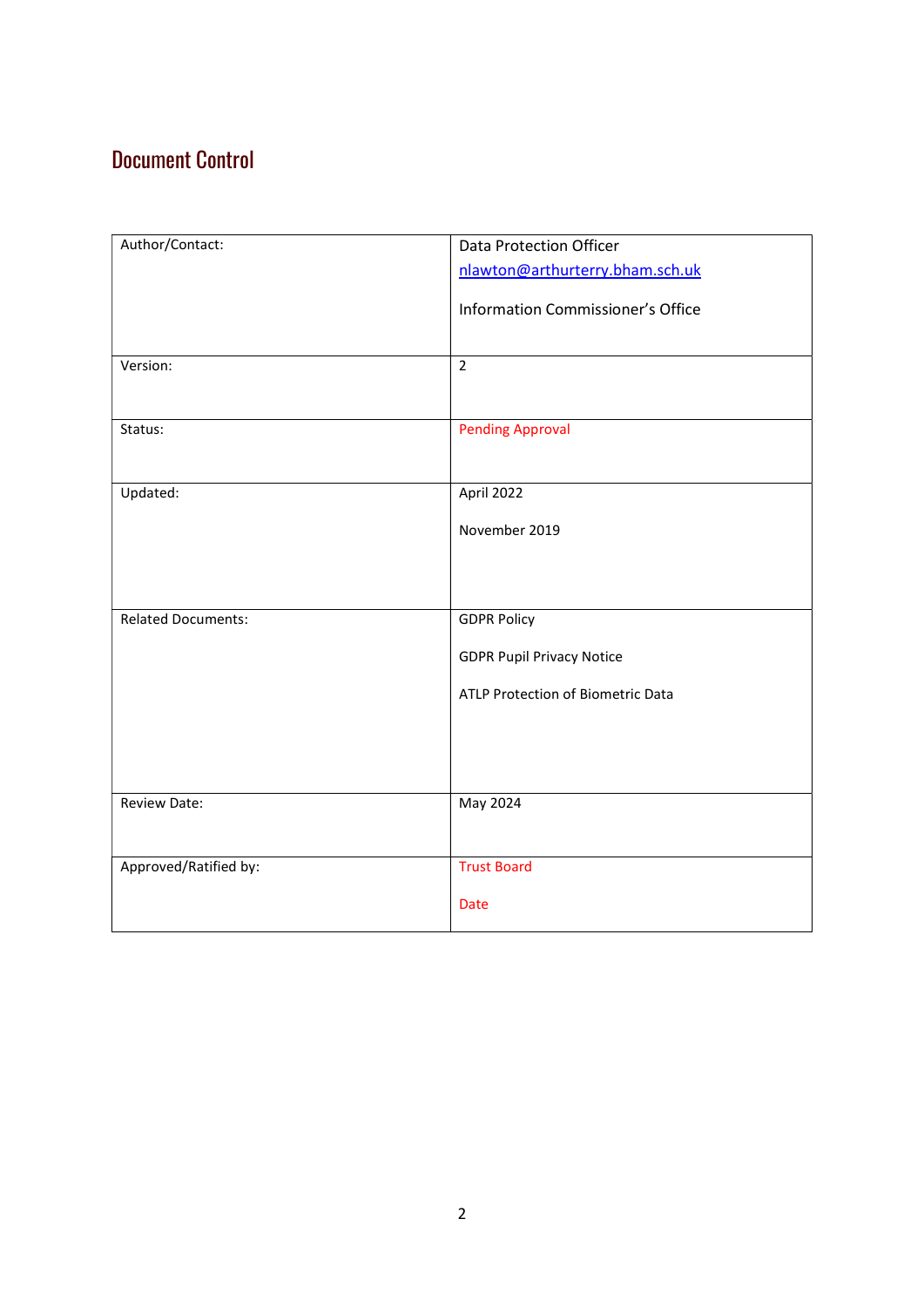## **Introduction**

The Freedom of Information Act requires every public authority to have a publication scheme, approved by the Information Commissioner's Office (ICO), and to publish information covered by the scheme.

The Arthur Terry Learning Partnership ("ATLP") adopts the model publication scheme v1.2 prepared and approved by the Information Commissioner.

This publication scheme commits an authority to make information available to the public as part of its normal business activities. The information covered is included in the classes of information mentioned below, where this information is held by the authority. Additional assistance is provided to the definition of these classes in sector specific guidance manuals issued by the Information Commissioner.

For the purpose of this scheme, the term 'Authority' pertains to the Arthur Terry Learning Partnership.

The scheme commits an authority:

- To proactively publish or otherwise make available as a matter of routine, information, including environmental information, which is held by the authority and falls within the classifications below.
- To specify the information which is held by the authority and falls within the classifications below.
- To proactively publish or otherwise make available as a matter of routine, information in line with the statements contained within this scheme.
- To produce and publish the methods by which the specific information is made routinely available so that it can be easily identified and accessed by members of the public.
- To review and update on a regular basis the information the authority makes available under this scheme.
- To produce a schedule of any fees charged for access to information which is made proactively available.
- To make this publication scheme available to the public.
- To publish any dataset held by the authority that has been requested, and any updated versions it holds, unless the authority is satisfied that it is not appropriate to do so; to publish the dataset, where reasonably practicable, in an electronic form that is capable of re-use; and, if any information in the dataset is a relevant copyright work and the public authority is the only owner, to make the information available for re-use under the terms of the Re-use of Public Sector Information Regulations 2015, if they apply, and otherwise under the terms of the Freedom of Information Act section 19.

The term 'dataset' is defined in section 11(5) of the Freedom of Information Act. The term 'relevant copyright work' is defined in section 19(8) of that Act.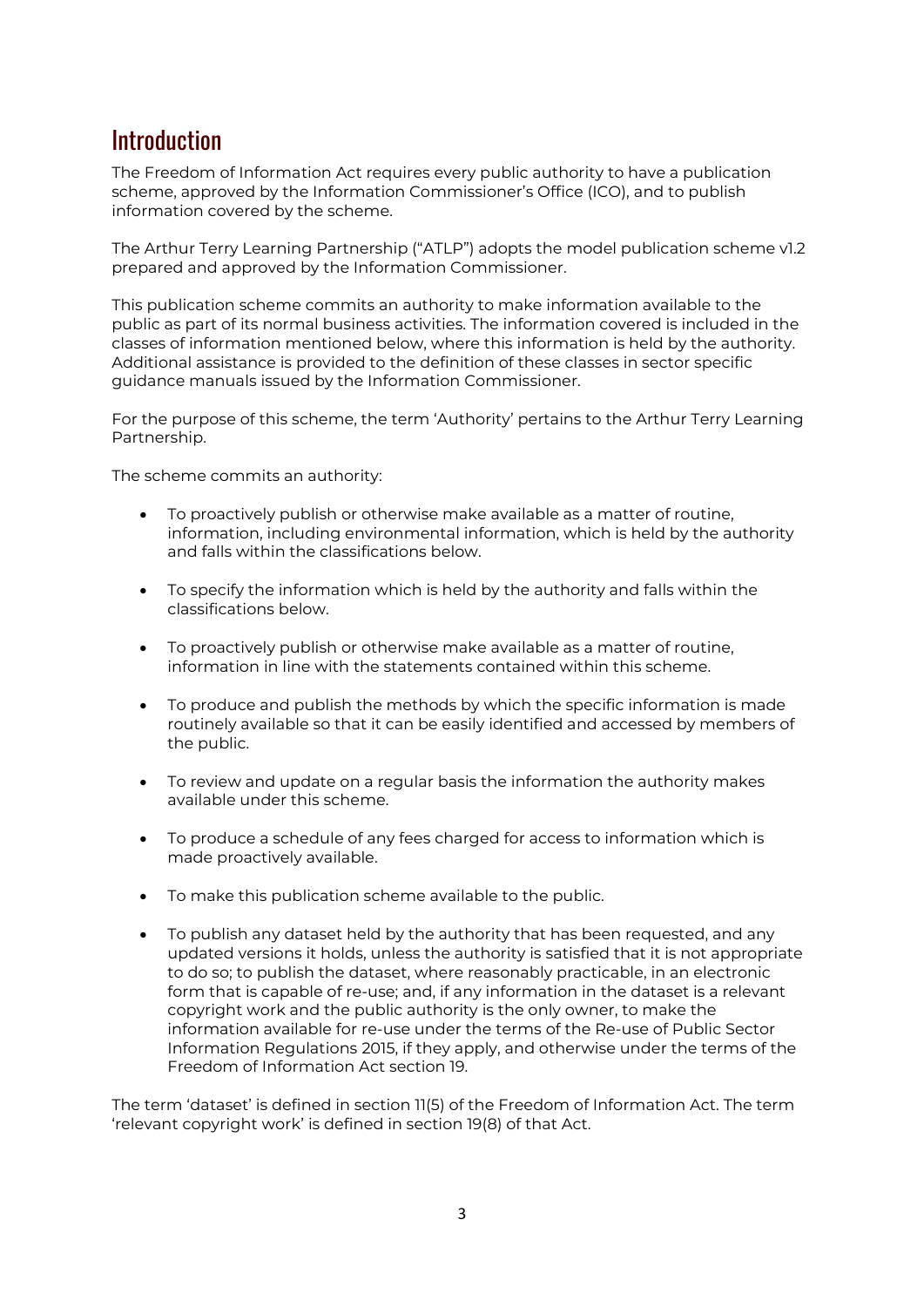## Classes of information

#### Who we are and what we do.

Organisational information, locations and contacts, constitutional and legal governance.

#### What we spend and how we spend it.

Financial information relating to projected and actual income and expenditure, tendering, procurement and contracts.

#### What our priorities are and how we are doing.

Strategy and performance information, plans, assessments, inspections and reviews.

#### How we make decisions.

Policy proposals and decisions. Decision making processes, internal criteria and procedures, consultations.

#### Our policies and procedures.

Current written protocols for delivering our functions and responsibilities.

#### Lists and registers.

Information held in registers required by law and other lists and registers relating to the functions of the authority.

#### The services we offer.

Advice and guidance, booklets and leaflets, transactions and media releases. A description of the services offered.

The classes of information will not generally include:

- Information the disclosure of which is prevented by law, or exempt under the Freedom of Information Act, or is otherwise properly considered to be protected from disclosure.
- $\bullet$  Information in draft form.
- Information that is no longer readily available as it is contained in files that have been placed in archive storage or is difficult to access for similar reasons.

## The method by which information published under this scheme will be made available

The authority will indicate clearly to the public what information is covered by this scheme and how it can be obtained.

Where it is within the capability of a public authority, information will be provided on a website. Where it is impracticable to make information available on a website or when an individual does not wish to access the information by the website, a public authority will indicate how information can be obtained by other means and provide it by those means. In exceptional circumstances some information may be available only by viewing in person. Where this manner is specified, contact details will be provided. An appointment to view the information will be arranged within a reasonable timescale.